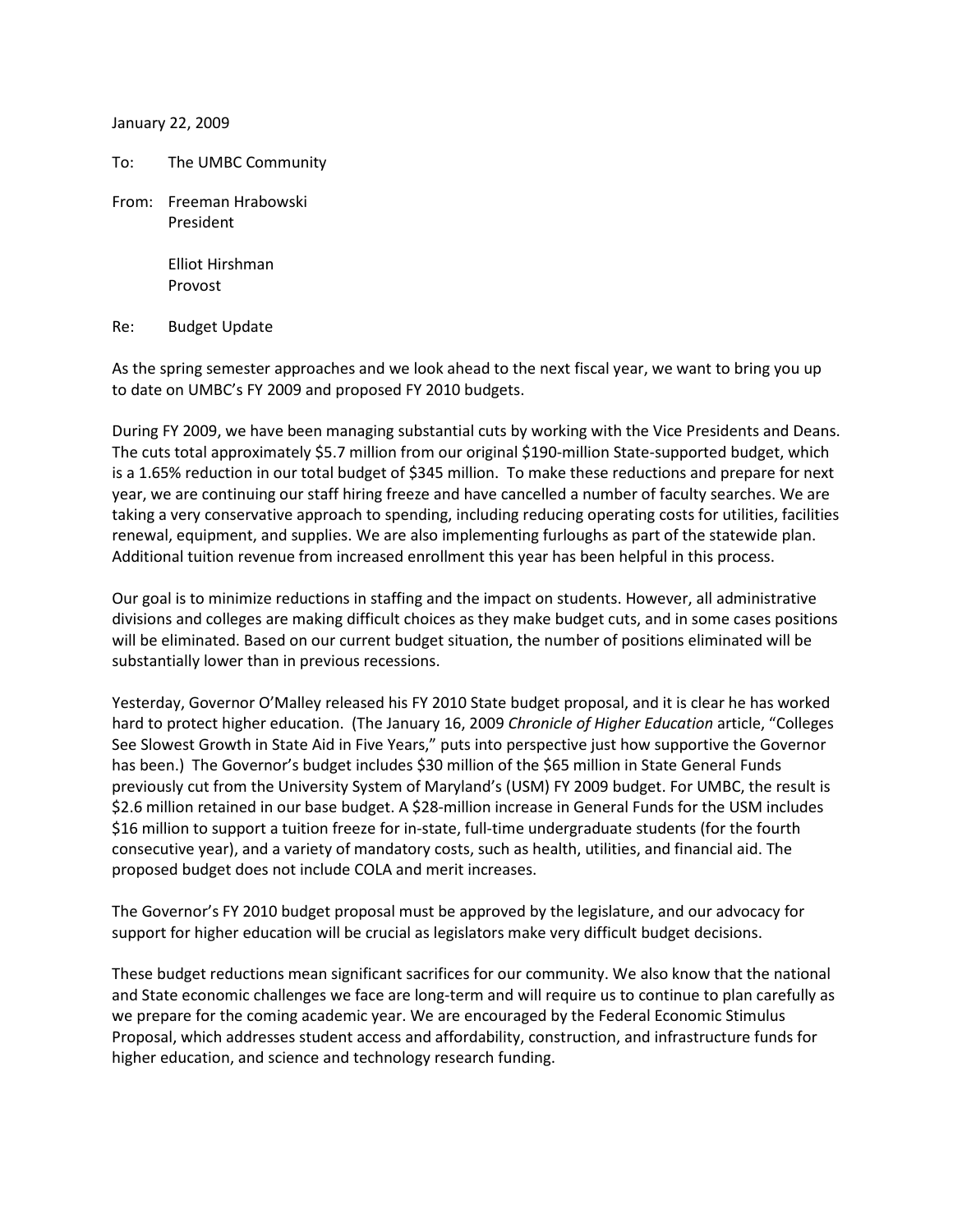Thank you for your understanding and support as we work together as a campus community in these difficult times. We will keep you informed as more information becomes available.

Chancellor Kirwan's budget update to the USM community follows.

## **A Message from Chancellor William E. Kirwan to the University System of Maryland (USM) Community January 21, 2009**

This afternoon, Governor Martin O'Malley unveiled his FY 2010 budget proposal for the State of Maryland. Despite the extraordinarily difficult fiscal environment, the Governor's budget restores \$30 million of general funds cut from the University System of Maryland's FY 2009 operating budget; it also includes an additional \$27.3 million increase in general funds for FY 2010. The Governor once again has demonstrated his strong commitment to higher education, to our university system, and to high quality, affordable higher education for the students and families of Maryland.

Included in the increase is \$16 million, which-if the proposed budget survives the legislative session-will enable USM to hold tuition flat for in-state, full-time undergraduate students for the fourth consecutive year. The Governor's budget also covers the mandatory increase in costs we face next year, including funds to operate new facilities, increases in employee benefits, and other inflationary costs.

Due to the ongoing fiscal crisis, the FY 2010 proposal for USM does not include funds for salary increases for employees, significant enrollment growth, or program enhancements. Nevertheless, the Governor's budget would avoid the need for further significant cuts and enable our institutions to remain focused on our top priorities: providing students affordable access to excellent higher education opportunities; performing leading-edge research; playing a major role in economic and workforce development; and advancing the quality of life in Maryland and the nation.

Gov. O'Malley also proposed \$172 million in capital funding for USM, which includes the acceleration of several important academic facilities.

Thanks to the outstanding work of USM faculty and staff, our university system has earned a welldeserved reputation for academic and research excellence, and sound management and financial practices. Our institutions continue to earn top national rankings. Our ongoing Effectiveness and Efficiency Initiative has gained considerable national attention and resulted in more than \$100 million in cost savings. And, we are making impressive strides on our three major USM initiatives: closing the student achievement gap; advancing the state's STEM and research competitiveness; and addressing the issues of climate change.

The last several months have been stressful and challenging for everyone. During the current fiscal year, we have sustained general fund reductions totaling \$51 million, which were handled primarily through a hiring freeze and furloughs. But through it all, thanks to the dedication and professionalism of our faculty and staff, our institutions continue to move forward. While today's economic climate may slow the rate of our progress, I am so proud of the way our faculty and staff work relentlessly to build the quality of our institutions with an unwavering dedication to the students and the state we serve.